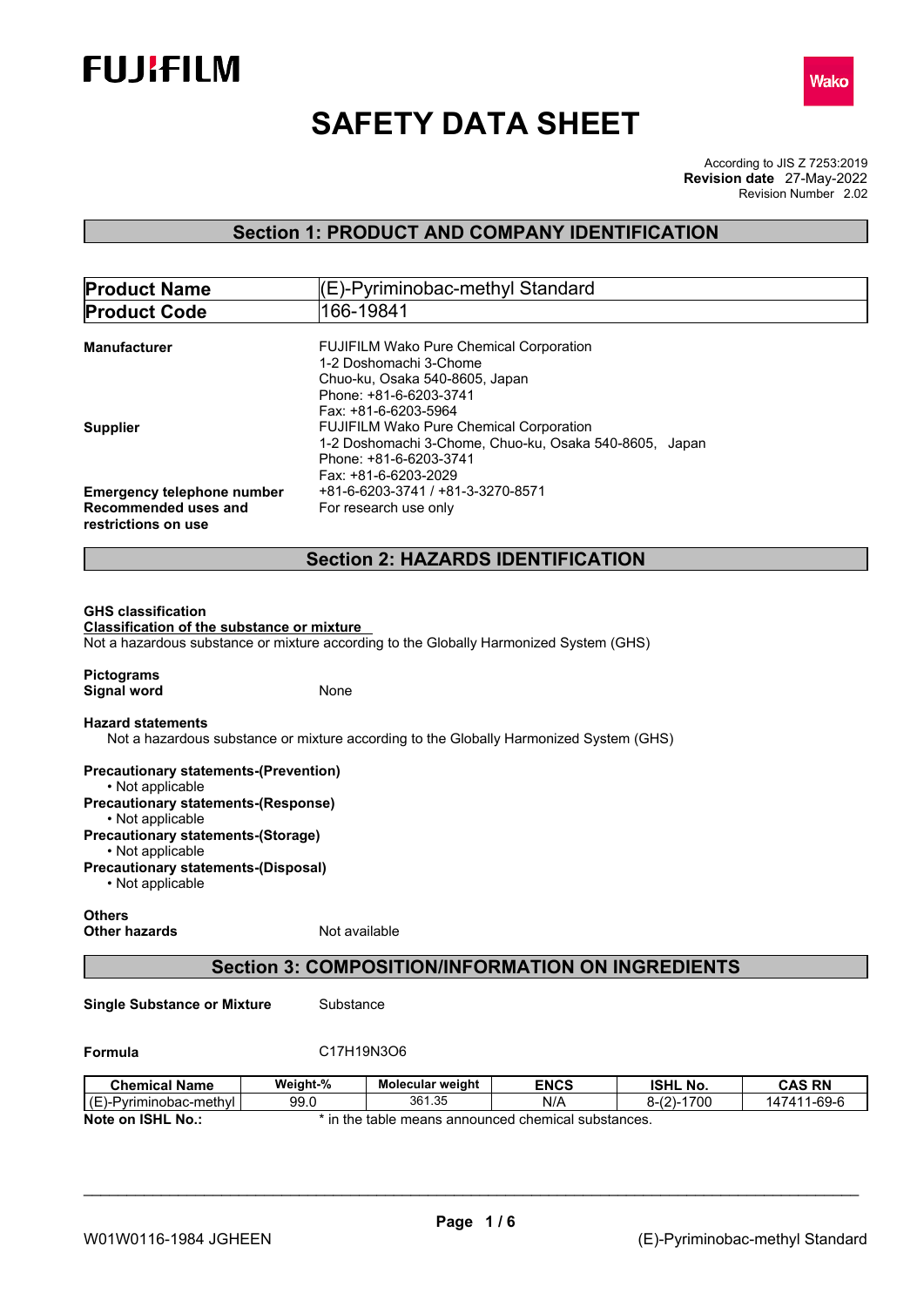#### **Impurities and/or Additives:** Not applicable

## **Section 4: FIRST AID MEASURES**

#### **Inhalation**

Remove to fresh air. If symptoms persist, call a physician.

#### **Skin contact**

Wash off immediately with soap and plenty of water. If symptoms persist, calla physician.

#### **Eye contact**

IF IN EYES: Rinse cautiously with water for several minutes. Remove contact lenses, if present and easy to do. Continue rinsing. Immediate medical attention is required.

#### **Ingestion**

Rinse mouth. Never give anything by mouth to an unconscious person. Call a physician or poison control center immediately. Do not induce vomiting without medical advice.

#### **Protection of first-aiders**

Use personal protective equipment as required.

## **Section 5: FIRE FIGHTING MEASURES**

#### **Suitable extinguishing media**

Water spray (fog), Carbon dioxide (CO2), Foam, Extinguishing powder, Sand

**Unsuitable extinguishing media**

### No information available

### **Specific hazards arising from the chemical product**

Thermal decomposition can lead to release of irritating and toxic gases and vapors.

**Special extinguishing method**

## No information available

## **Special protective actions for**

#### **fire-fighters**

Use personal protective equipment as required.Firefighters should wear self-contained breathing apparatus and full firefighting turnout gear.

## **Section 6: ACCIDENTAL RELEASE MEASURES**

#### **Personal precautions, protective equipment and emergency procedures**

For indoor, provide adequate ventilation process until the end of working. Deny unnecessary entry other than the people involved by, for example, using a rope. While working, wear appropriate protective equipments to avoid adhering it on skin, or inhaling the gas. Work from windward, and retract the people downwind.

#### **Environmental precautions**

To be careful not discharged to the environment without being properly handled waste water contaminated.

## **Methods and materials for contaminent and methods and materials for cleaning up**

Sweep up and gather scattered particles, and collect it in an empty airtight container.

**Recoverly, neutralization**

## No information available

## **Secondary disaster prevention measures**

Clean contaminated objects and areas thoroughly observing environmental regulations.

## **Section 7: HANDLING AND STORAGE**

#### **Handling**

#### **Technical measures**

Avoid contact with strong oxidizing agents. Use with local exhaust ventilation.

#### **Precautions**

Do not rough handling containers, such as upsetting, falling, giving a shock, and dragging Prevent leakage, overflow, and scattering. Not to generate steam and dust in vain. Seal the container after use. After handling, wash hands and face, and then gargle In places other than those specified, should not be smoking or eating and drinking Should not be brought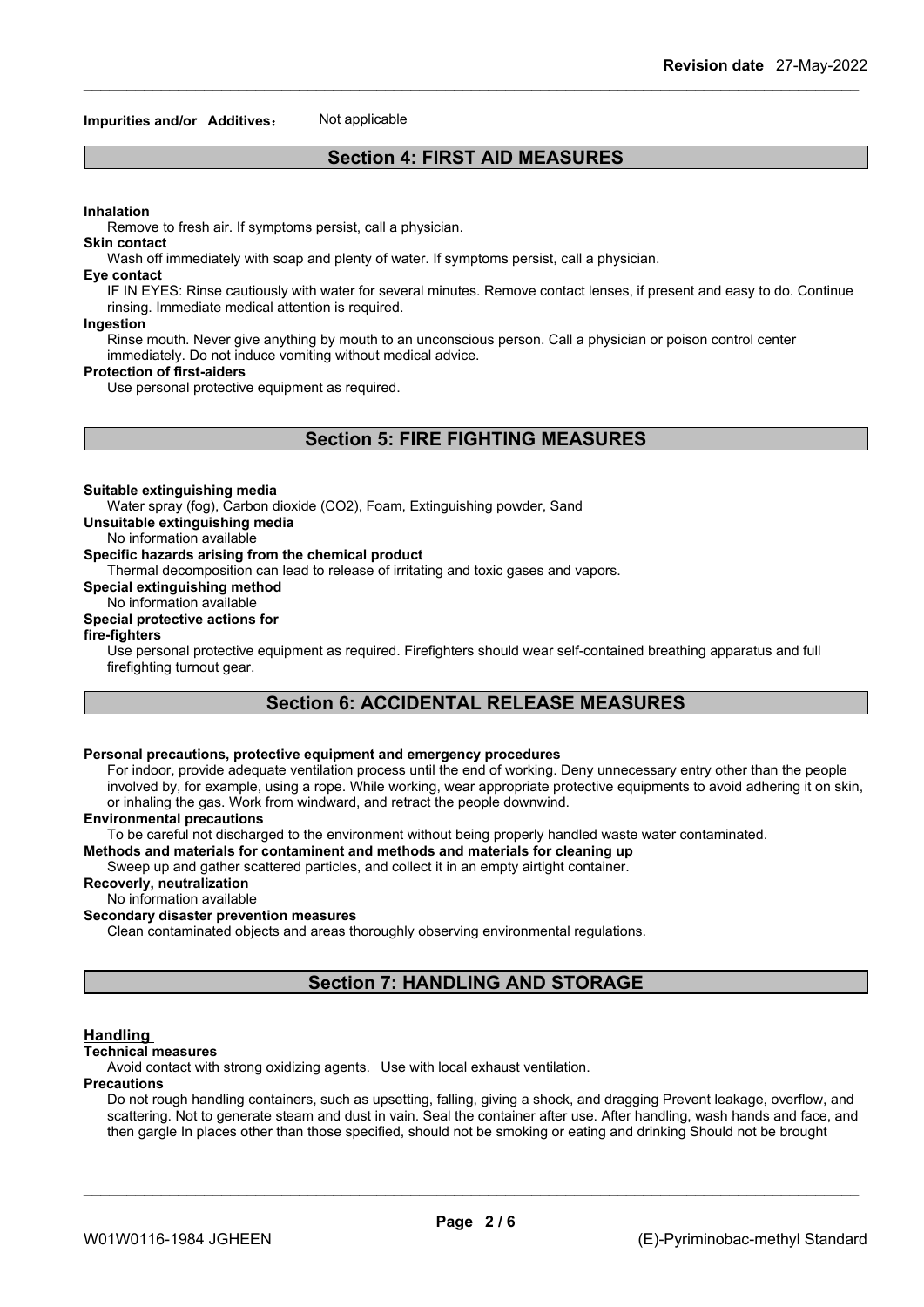contaminated protective equipment and gloves to rest stops Deny unnecessary entry of non-emergency personnel to the handling area

#### **Safety handling precautions**

Avoid contact with skin, eyes or clothing. Use personal protective equipment as required.

with an inert gas.

## **Storage**

**Safe storage conditions Storage conditions** Keep container protect from light tightly closed. Store in a cool (2-10 °C) place. Packed

**Safe packaging material** Glass **Incompatible substances** Strong oxidizing agents

## **Section 8: EXPOSURE CONTROLS/PERSONAL PROTECTION**

#### **Engineering controls**

In case of indoor workplace, seal the source or use a local exhaust system. Provide the safety shower facility, and handand eye-wash facility. And display their position clearly.

**Exposure limits** This product, as supplied, does not contain any hazardous materials with occupational exposure limits established by the region specific regulatory bodies.

## **Personal protective equipment Respiratory protection** Dust mask **Hand protection** Protection gloves **Skin** and body protection

**Eye protection** protective eyeglasses or chemical safety goggles<br> **Skin and body protection** Long-sleeved work clothes

#### **General hygiene considerations**

Handle in accordance with good industrial hygiene and safety practice.

## **Section 9: PHYSICAL AND CHEMICAL PROPERTIES**

| <b>Form</b>                                            |                                                                    |
|--------------------------------------------------------|--------------------------------------------------------------------|
| Color                                                  | white                                                              |
| Appearance                                             | crystals - powder                                                  |
| Odor                                                   | no data available                                                  |
| Melting point/freezing point                           | 107-111 °C                                                         |
| Boiling point, initial boiling point and boiling range | no data available                                                  |
| <b>Flammability</b>                                    | no data available                                                  |
| <b>Evaporation rate:</b>                               | no data available                                                  |
| Flammability (solid, gas):                             | no data available                                                  |
| Upper/lower flammability or                            |                                                                    |
| explosive limits                                       |                                                                    |
| Upper:                                                 | no data available                                                  |
| Lower:                                                 | no data available                                                  |
| <b>Flash point</b>                                     | no data available                                                  |
| Auto-ignition temperature:                             | no data available                                                  |
| Decomposition temperature:                             | no data available                                                  |
| рH                                                     | no data available                                                  |
| Viscosity (coefficient of viscosity)                   | no data available                                                  |
| <b>Dynamic viscosity</b>                               | no data available                                                  |
| <b>Solubilities</b>                                    | acetone: free soluble . water: practically insoluble, or insoluble |
|                                                        |                                                                    |
| n-Octanol/water partition coefficient: (log Pow)       | no data available                                                  |
| Vapour pressure                                        | no data available                                                  |
| <b>Specific Gravity / Relative density</b>             | 1.3428                                                             |
| Vapour density                                         | no data available                                                  |
| <b>Particle characteristics</b>                        | no data available                                                  |

## **Section 10: STABILITY AND REACTIVITY**

## **Stability**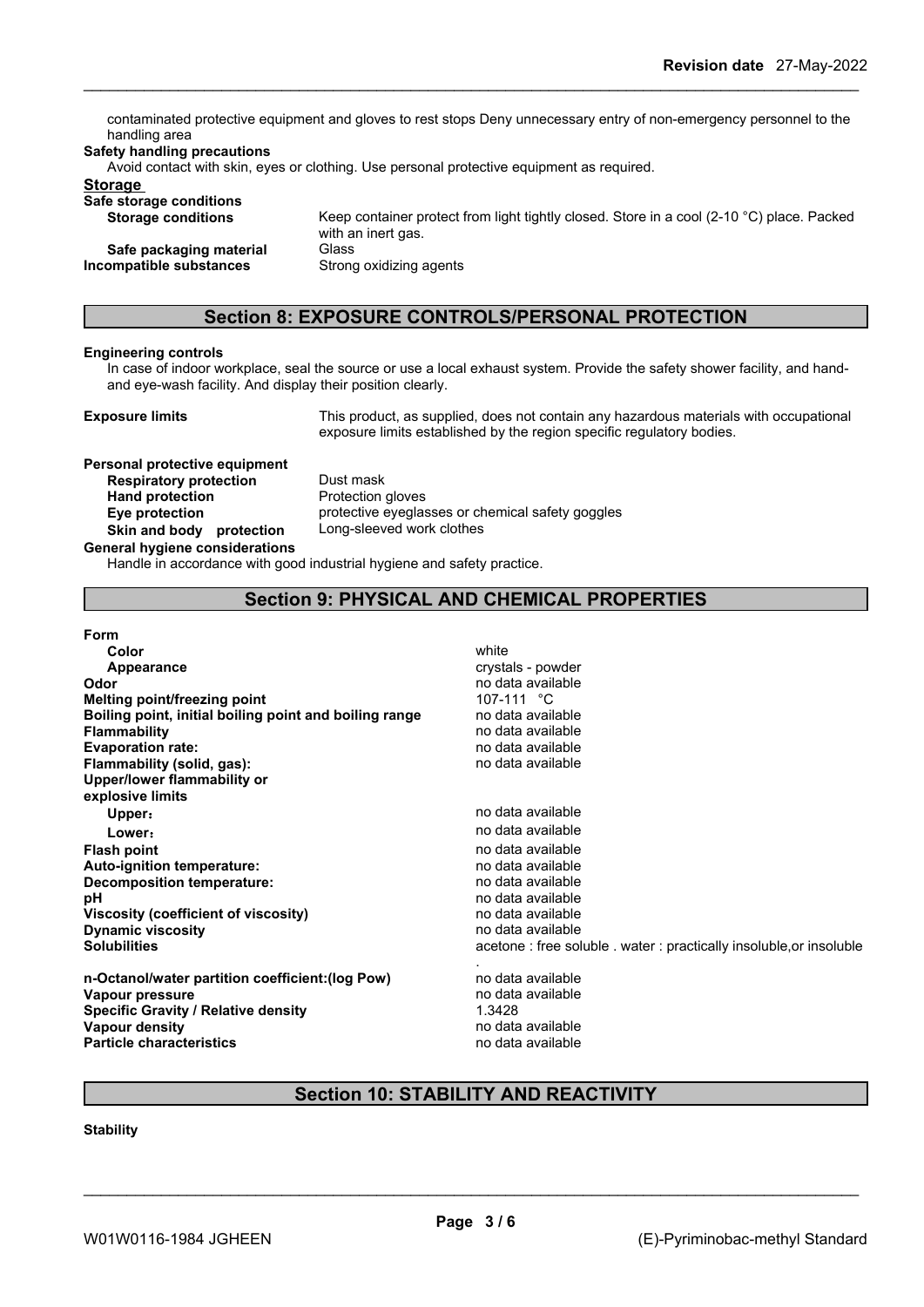**Reactivity no data available Chemical stability** May be altered by light. **Hazardous reactions** None under normal processing **Conditions to avoid** Extremes of temperature and direct sunlight **Incompatible materials** Strong oxidizing agents **Hazardous decomposition products** Carbon monooxide (CO), Carbon dioxide (CO2), Nitrogen oxides (NOx)

**Section 11: TOXICOLOGICAL INFORMATION**

#### **Acute toxicity Acute toxicity has a constant and a set of the set of the set of the set of the set of the set of the set of the set of the set of the set of the set of the set of the set of the set of the set of the**

**Skin irritation/corrosion no data available Serious** eye damage/ irritation **by the contract of the contract of the Serious** no data available **Respiratory or skin sensitization**<br> **Reproductive cell mutagenicity**<br> **Reproductive cell mutagenicity**<br> **Reproductive cell mutagenicity Reproductive cell mutagenicity Carcinogenicity Carcinogenicity Carcinogenicity Carcinogenicity Carcinogenicity** 

**Reproductive toxicity no data available** no data available **STOT-single exposure**<br> **STOT-repeated exposure**<br> **STOT-repeated exposure**<br> **STOT-repeated exposure STOT-repeated exposure**<br> **Aspiration hazard**<br> **Aspiration hazard**<br> **Aspiration hazard Aspiration hazard** 

## **Section 12: ECOLOGICAL INFORMATION**

**Ecotoxicity** No information available

**Other data** no data available

**Persistence and degradability** No information available<br>**Rioaccumulative potential** No information available **Bioaccumulative potential Mobility in soil**<br> **Hazard to the ozone laver** Mo information available **Hazard** to the ozone layer

## **Section 13: DISPOSAL CONSIDERATIONS**

#### **Waste from residues**

Disposal should be in accordance with applicable regional, national and local laws and regulations. **Contaminated container and contaminated packaging**

Disposal should be in accordance with applicable regional, national and local laws and regulations.

## **Section 14: TRANSPORT INFORMATION**

**ADR/RID** Not regulated

**UN number** - **Proper shipping name: UN classfication Subsidiary hazard class Packing group**<br> **Marine pollutant Example 2018 Marine pollutant Example 2018 Contained 2019 Contained 2019 Contained 2019 Contained 2019 Contained 2019 Contained 2019 Contained 2019 Containe Marine** pollutant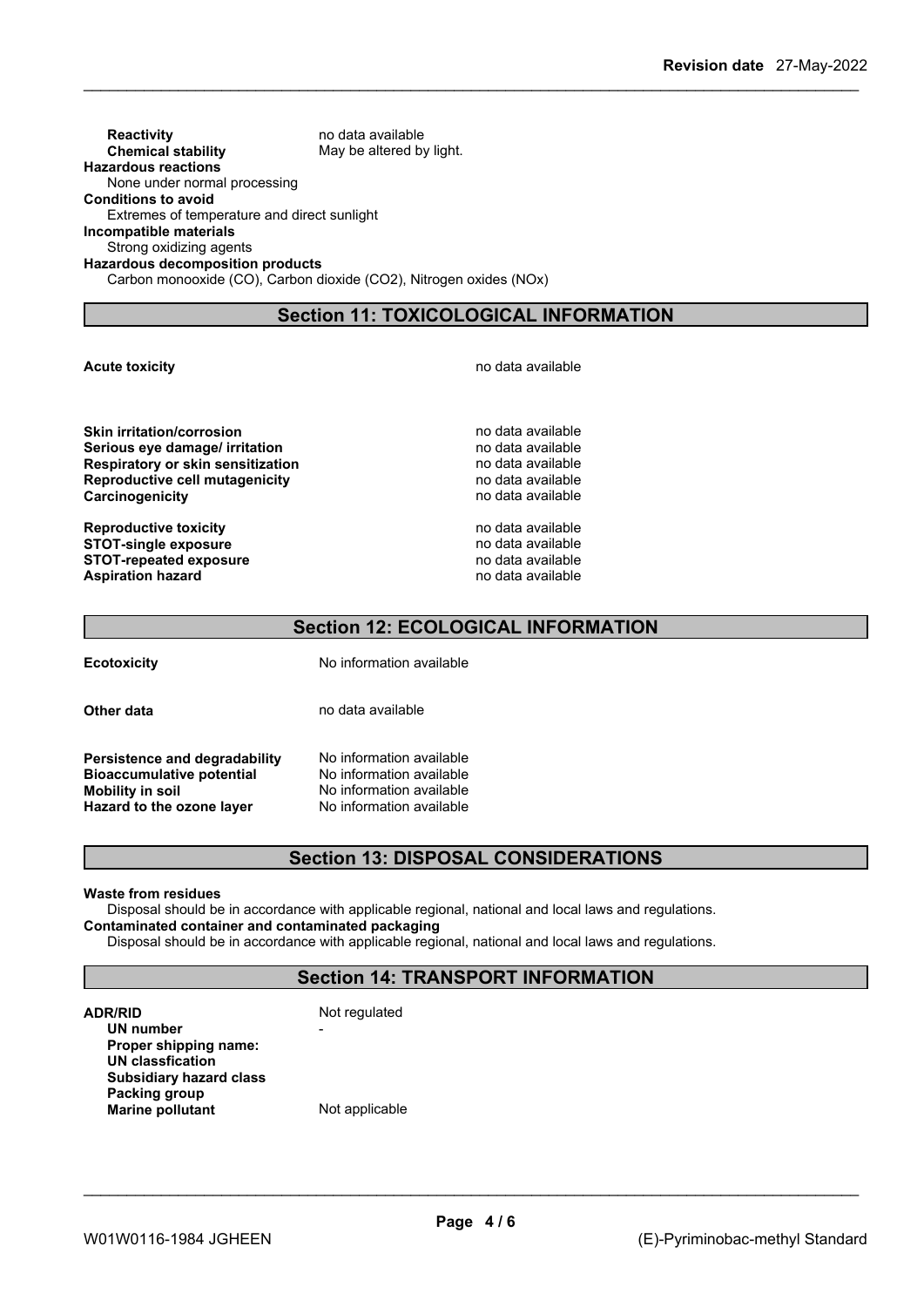| IMDG                             | Not regulated            |
|----------------------------------|--------------------------|
| UN number                        |                          |
| Proper shipping name:            |                          |
| UN classfication                 |                          |
| <b>Subsidiary hazard class</b>   |                          |
| Packing group                    |                          |
| Marine pollutant (Sea)           | Not applicable           |
| Transport in bulk according to   | No information available |
| Annex II of MARPOL 73/78 and     |                          |
| the IBC Code                     |                          |
| IATA                             | Not regulated            |
| UN number                        |                          |
| Proper shipping name:            |                          |
| UN classfication                 |                          |
| <b>Subsidiary hazard class</b>   |                          |
| Packing group                    |                          |
| <b>Environmentally Hazardous</b> | Not applicable           |
| <b>Substance</b>                 |                          |

## **Section 15: REGULATORY INFORMATION**

| <b>International Inventories</b>                |                |
|-------------------------------------------------|----------------|
| <b>EINECS/ELINCS</b>                            |                |
| TSCA                                            |                |
|                                                 |                |
| Japanese regulations                            |                |
| <b>Fire Service Act</b>                         | Not applicable |
| <b>Poisonous and Deleterious</b>                | Not applicable |
| <b>Substances Control Law</b>                   |                |
| Industrial Safety and Health Act Not applicable |                |
| Regulations for the carriage                    | Not applicable |
| and storage of dangerous                        |                |
| goods in ship                                   |                |
| <b>Civil Aeronautics Law</b>                    | Not applicable |
| <b>Pollutant Release and Transfer Class 1</b>   |                |
| <b>Register Law</b>                             |                |
| $(-2023.3.31)$                                  |                |
| Class 1 - No.                                   | 435            |
| <b>Pollutant Release and Transfer</b>           | Not applicable |
| <b>Register Law</b>                             |                |
| (2023/4/1~)                                     |                |
| <b>Export Trade Control Order</b>               | Not applicable |
|                                                 |                |

| <b>Chemical Name</b>                            | Poisonous and Deleterious<br>Substances Control Law | Industrial Safety and Health Act   Pollutant Release and Transfer<br>Substances<br>(Law Art.57-2)<br>(~2024.3.31) | Register Law<br>$(-2023.3.31)$ |
|-------------------------------------------------|-----------------------------------------------------|-------------------------------------------------------------------------------------------------------------------|--------------------------------|
| $(E)$ -Pyriminobac-methyl<br>147411-69-6 (99.0) |                                                     |                                                                                                                   | Applicable                     |

## **Section 16: OTHER INFORMATION**

| Key literature references and | NITE: National Institute of Technology and Evaluation (JAPAN)                   |
|-------------------------------|---------------------------------------------------------------------------------|
| sources for data etc.         | http://www.safe.nite.go.jp/japan/db.html                                        |
|                               | <b>IATA dangerous Goods Regulations</b>                                         |
|                               | RTECS: Registry of Toxic Effects of Chemical Substances                         |
|                               | Japan Industrial Safety and Health Association GHS Model SDS                    |
|                               | Dictionary of Synthetic Oraganic Chemistry, SSOCJ, Koudansha Scientific Co.Ltd. |
|                               | Chemical Dictionary, Kyouritsu Publishing Co., Ltd.                             |
|                               | etc                                                                             |
|                               |                                                                                 |